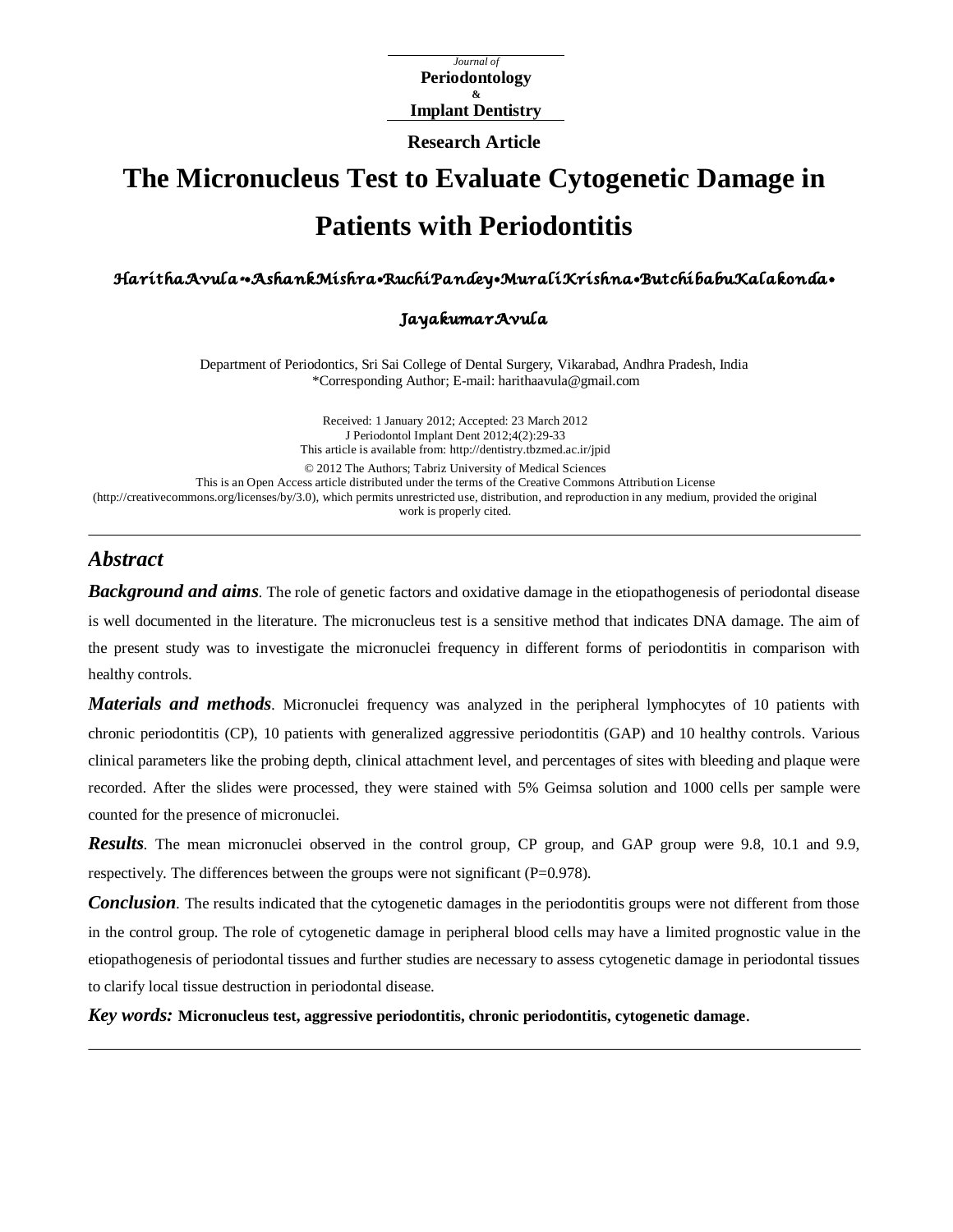## *Introduction*

**P**eriodontitis is a multifactorial disease in which disease expression involves complex interactions disease expression involves complex interactions of the biofilm with the host immunoinflammatory response and subsequent alterations in bone and connective tissue homeostasis.<sup>1-3</sup> While microbial and other environmental factors play a major role in the initiation and modulation of periodontal disease, individuals respond differently to common environmental challenges and this differential response is influenced by the individual's genetic profile.<sup>4</sup> Genetic susceptibility of periodontal disease has been shown by studies on twins, linkage studies and segregation analyses in families with aggressive (early onset) forms of periodontitis and association studies. $5-10$ 

The importance of genetic variations in determining the development and severity of periodontal disease is well established, with genetic influences accounting for as much as 30% to 60% of the variability in the clinical severity of periodontitis.<sup>5,6</sup> Aggressive periodontitis (AP) comprises a group of periodontal diseases characterized by rapid loss of periodontal tissues in otherwise clinically healthy subjects whereas chronic periodontitis (CP), is a more common form seen in older individuals, characterized by slow progression of periodontal attachment loss.<sup>11-</sup> 13

It has been demonstrated that cases of AP cluster within the families and this familial aggregation suggests a role of genetic factors in the pathogenesis of the disease.14-16 Various modes of inheritance have been suggested, including autosomal dominant, autosomal recessive and X-linked dominant.<sup>17-20</sup> It is very important to understand the genetic basis of periodontal disease susceptibility so as to unravel some unanswered questions like why various clinical forms of periodontitis exist and such information will have diagnostic and therapeutic values in clinical practice.

The role of reactive oxygen species (ROS) in the pathogenesis of periodontal disease has gained popularity with various mechanisms such as DNA damage, lipid peroxidation, protein disruption and inflammatory cytokines contributing to periodontal tissue destruction.<sup>21-23</sup> Oxidative damage due to excess production of ROS, leading to structural alterations in the mitochondria, has recently been proposed.<sup>24</sup> It is suggested that genetic damage has an important role in various chronic inflammatory and degenerative diseases like Behcet's disease, Parkinson's disease, chronic obstructive pulmonary disease, coronary artery disease, inflammatory bowel

disease and Raynaud's phenomenon.<sup>25-30</sup> The role of chromosomal instability in the predisposition of these diseases has been evaluated with the help of cytogenetic tests.

The micronucleus (MN) test is a well established standard assay for genotoxicity assessment at a chromosomal level and is one of the most widely applied short-term tests in genetic toxicology to evaluate mutagenecity of and sensitivity to xenobiotics.31-33 The test is based on the formation of 'micronuclei' which, due to chromosome breakage or spindle dysfunction, do not migrate to the poles during anaphase and are not incorporated into the telophase nuclei of the dividing cell. Such chromatin condensations result in the formation of one or more satellite nuclei in the cytoplasm of the daughter cells.<sup>34</sup>Although this test does not provide a measure of subtle changes like balanced translocations, it provides a readily measurable index of chromosome breakage and loss.<sup>35</sup>

The aim of the present study was to assess DNA damage if any, in the peripheral lymphocytes, in patients with generalized aggressive periodontitis (GAP), chronic periodontitis (CP) and healthy control subjects. A further aim of the study was to determine if micronuclei frequency could be used as a genetic marker in the pathogenesis of periodontitis.

## *Materials and Methods*

## *Patient selection*

Ten patients with generalized aggressive periodontitis (GAP), 10 patients with chronic periodontitis (CP), and 10 control subjects participated in this study after informed consent. The subjects were selected based on the recruitment criteria from the Department of Periodontics of Sri Saicollege College of Dental Surgery, Vikarabad. The controls were recruited from the faculty and students of the same institute. Ethical clearance was obtained from the Ethics Committee of Sri Sai College of Dental Surgery.

Patients were excluded from the study if they were suffering from any chronic inflammatory diseases like diabetes mellitus, arthritis, history of viral infection or pyrexia over the past one month, history of receiving antibiotics, corticosteroids, cytotoxic agents, NSAIDS, radiation therapy or periodontal treatment over the past 3 months. Pregnant or lactating mothers, smokers and alcoholic subjects were also excluded from the study. Care was also taken so that none of the patients had any dental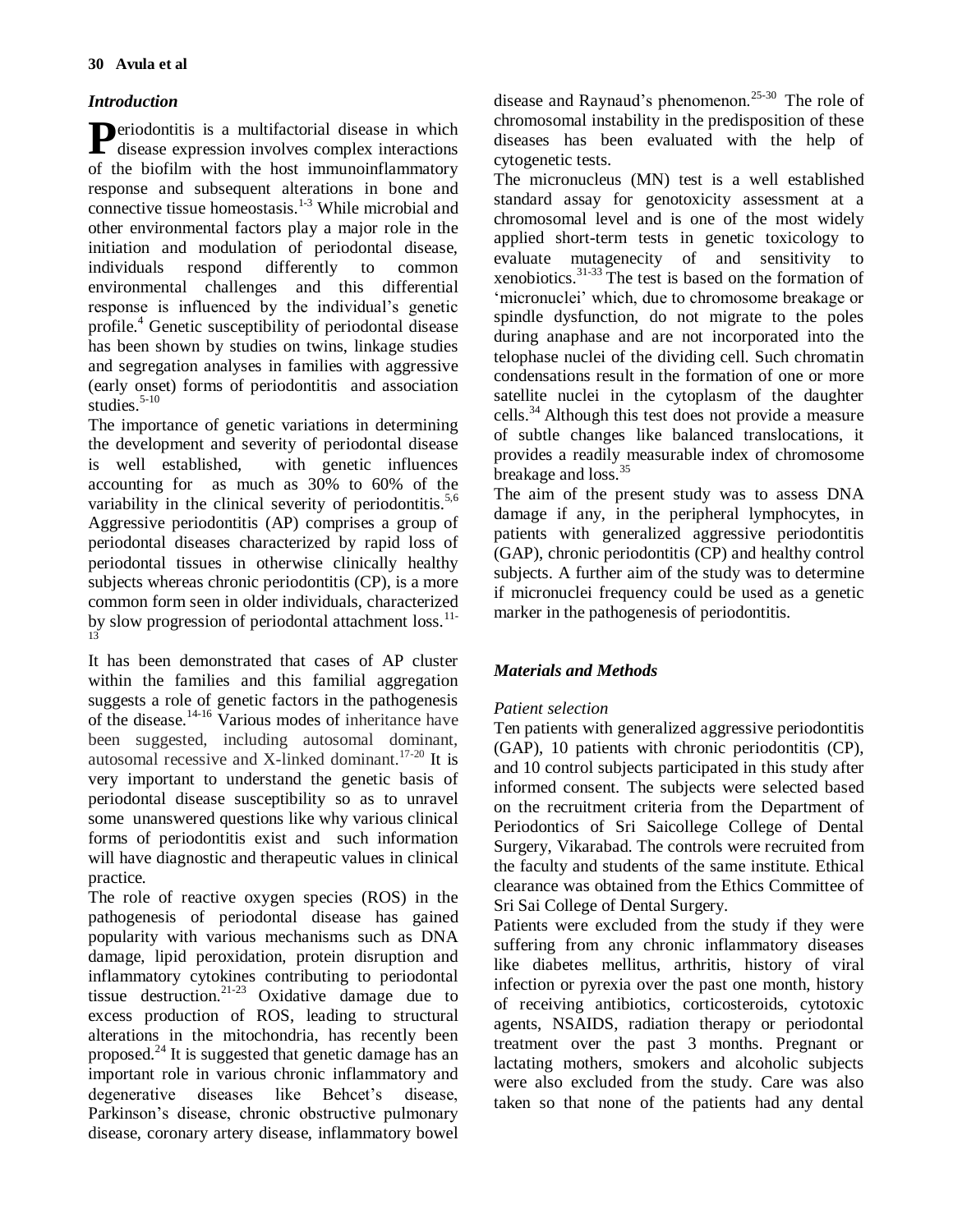restorations as some dental restorations are known to increase micronuclei frequency.<sup>36</sup>

The patients were classified as follows:<sup>12</sup>

Chronic periodontitis group (CP): Systemically healthy individuals with moderate to severe alveolar bone loss and attachment loss of 5 mm or more in multiple sites of all four quadrants of the mouth.

Generalized aggressive periodontitis group (G-AP): Generalized pattern of severe destruction and attachment loss of at least 5 mm on at least three permanent teeth other than central incisors or first molars.

Control group: The control group consisted of 10 subjects with no clinical evidence of periodontal disease.

#### *Clinical examination*

Periodontal parameters included assessment of probing pocket depth (PPD) and clinical attachment level (CAL), which were recorded clinically at six sites per tooth for the whole mouth and bleeding on probing (BOP) and plaque assessment was recorded by dichotomous measurement. The extent of bone loss was assessed radiographically using panoramic views.

#### *The micronucleus test procedure*

Five mL of venous blood was collected from each subject in sodium heparinized vacutainers. After the samples were collected, they were coded to ensure an unbiased assay of the samples. One of the investigators maintained the code in a sealed envelope. The samples were then transported at room temperature on the same day to the genetic institute (GeneTech, Hyderabad, India). A thin blood smear was prepared on the same day of sample collection. The slides were air-dried for at least 30 minutes before fixing at room temperature. Once the slides were prepared, fixation was carried out using freshly prepared cold 3:1 methanol and acetic acid solution for 10–15 minutes. The slides were removed from the fixative and washed twice in PBS (phosphate buffer solution). The slides were then stained immediately in 5% Geimsa solution (GS500-Sigma Aldrich Lot #090M4340) and dried on a hot plate for 5 minutes. The slides were stored in slide boxes before examining under a microscope. Three slides were analyzed using  $\times 100$  objective and  $\times 10$ eyepiece magnifications with oil and 1,000 cells were counted per sample.

Only nucleated cells that were separate without overlapping or folds were analyzed. Micronuclei (MN) were counted if the structures had a regular

border and were located inside the cytoplasm, with an intensity of staining less than or equal to that of the main nucleus and a size less than two-thirds of the size of the main nucleus (Figure 1).

#### *Statistical analysis*

Statistical analysis was carried out using the SPSS statistical package (version 17.0, IBM, Chicago, IL), after breaking the code. The clinical parameters as well as the mean value of micronuclei present were calculated as subject means with standard deviation. One-way ANOVA was used for inter-group comparisons and pair-wise comparisonss were carried out by post hoc LSD tests. Statistical significance was defined at P≤0.05.





### *Results*

The clinical parameters of the control, CP and GAP groups are presented in Table 1. The mean age of the subjects in the CP group was higher in comparison with the G-AP and the control groups, which had younger subjects (P<0.001). As expected, the mean probing depths and clinical attachment loss of both the G-AP and the CP groups were higher than those in the control group  $(P<0.001)$ . Percentages of bleeding sites and plaque were significantly higher in the G-AP and the CP groups than the control group (P<0.001) (Table 1).

The results are expressed as MN observed per 1000 cells examined. The means of MN in the control, CP, and GAP groups were 9.8, 10.1 and 9.9, respectively (Table 2), with no significant differences between the groups  $(P=0.978)$ .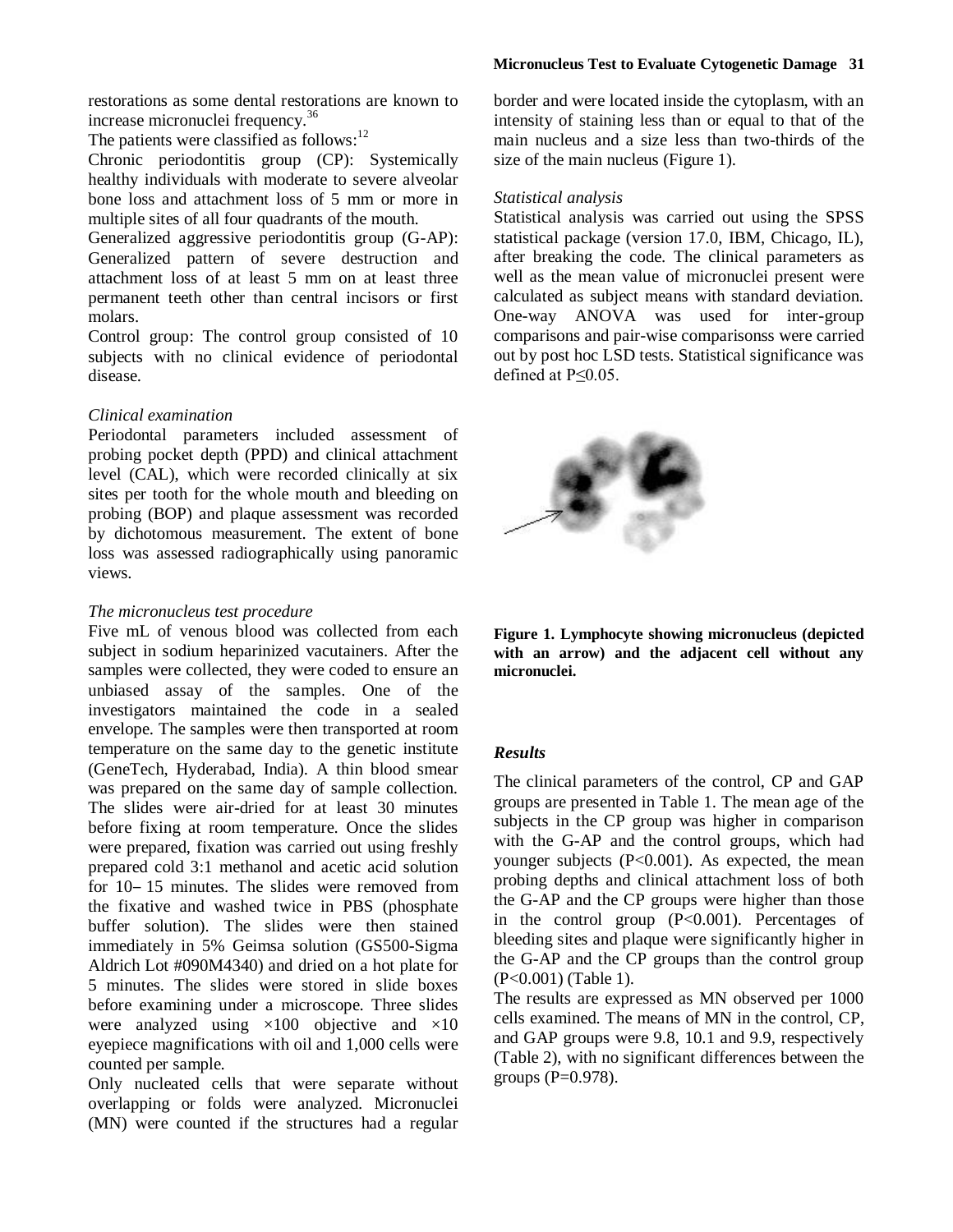**Table 1. Clinical parameters of control, CP and G-AP groups (Mean ± SD)**

|                                       | <b>CONTROL</b> | CР              | $G-AP$                     |  |
|---------------------------------------|----------------|-----------------|----------------------------|--|
| AGE (years)                           | $28 + 7.27$    | $40.1 + 4.6$    | $26.8 + 4.42$ <sup>§</sup> |  |
| $PD$ (mm)                             | $1.5+0.42$     | $4.23 + 0.82*$  | $4.92+0.70*$               |  |
| CAL (mm)                              | $0.23 + 1.2$   | $4.56 + 0.53*$  | $4.85 + 0.63*$             |  |
| Percentages of sites with<br>bleeding | $8.71 + 2.51$  | $57.58 + 12.9*$ | $52.63 + 8.74*$            |  |
| Percentages of sites with<br>plaque   | $8.0 + 2.4$    | $55.61 + 13.9*$ | $53.28 + 8.53*$            |  |

§ Statistically significantly lower than CP group (P< 0.001).

\*Statistically significantly higher than control group (P< 0.001)

**Table 2. Micronuclei frequency of control, CP and G-AP groups**

|            | $n=30$ | Mean SD SE           |                             | Min Max |      | F<br>value | value |
|------------|--------|----------------------|-----------------------------|---------|------|------------|-------|
| Control    |        | 10 9.8 3.04 0.96 4.0 |                             |         | 15.0 |            |       |
| <b>CP</b>  | 10     |                      | $10.10$ $2.99$ $0.94$ $6.0$ |         | 15.0 |            |       |
| <b>GAP</b> | 10     |                      | 9.9 3.63 1.14 5.0           |         | 16.0 | 0.022      | 0.978 |

#### *Discussion*

Recent research has focused on the role of cytogenetic damage in the etiology of various inflammatory systemic diseases and the role of ROS in causing oxidative damage at a cytogenetic level has also been highlighted. Periodontal disease is an inflammatory disease of complex etiology, leading to loss of the supporting structures of the tooth.

Previous studies have evaluated cytogenetic damage in periodontitis patients using the sister chromatid exchange (SCE) analysis,  $37,38$  revealing no differences in cytogenetic damage in the peripheral blood lymphocytes of periodontitis patients and healthy controls. The aim of the present study was to identify cytogenetic damage, if any, in periodontitis patients compared to healthy controls using another sensitive method, the micronucleus test. To our knowledge, this is the first paper in the literature that evaluates cytogenetic damage in subjects with periodontitis using the micronucleus test. The assessment of cytogenetic damage by the micronucleus test is a sensitive tool which measures the effect of cytogenetic agents on various cells. In the present study, the end points of micronucleus assay were chosen as the primary measure of cytogenetic damage as this method has proven to be informative in relation to genetic damage in blood and exfoliated buccal cells in humans.<sup>39</sup>

The present study was undertaken considering two possibilities in the pathogenesis of periodontitis; the first was the role of genetic susceptibility in the expression of different forms of periodontal disease and whether cytogenetic damage could play a role and secondly, whether increased oxidative damage seen in periodontal disease due to an exaggerated production of ROS could manifest as cytogenetic damage in the peripheral blood cells.

In the present study, there were no significant differences in the micronuclei frequency in the periodontitis groups compared to healthy controls and indicating a possible lack of cytogenetic damage in peripheral blood cells. The findings are consistent with other studies reporting a lack of such association. $37,38$  A recent study on mitochondrial DNA damage in chronic periodontitis showed that most of the mitochondrial mutations seen in the gingival tissues were absent in blood.<sup>24</sup> This further questions the role of cytogenetic damage as observed in the peripheral blood cells, as a marker of periodontal disease. Further studies are required assessing DNA damage at the periodontal tissues and as suggested by Emingil, periodontal tissue cultures may be more valuable in clarifying the role of local tissue damage seen in periodontal disease. However, although our study does not support the role of cytogenetic damage, further studies with more sensitive assays are necessary to confirm these findings; most importantly, the findings of this study do not preclude the role of genetics and oxidative damage in the pathogenesis of periodontal disease.

#### *References*

- 1. Tatakis DN, Kumar PS. Etiology and pathogenesis of periodontal diseases. *Dent Clin North Am* 2005; 49: 491- 516.
- 2. Offenbacher S, Barros SP, Singer RE, Moss K, Williams RC, Beck JD. Periodontal disease at the biofilm-gingival interface*. J Periodontol* 2007; 78: 1911-25.
- 3. Taubman MA, Kawai T, Han X. The new concept of periodontal disease pathogenesis requires new and novel therapeutic strategies. *J Clin Periodontol* 2007; 34:367-9.
- 4. Kinane DF, Shiba H, Hart TC. The genetic basis of periodontitis. *Periodontol* 2000 2005; 39: 91-117.
- 5. Michalowicz BS, Aeppli D, Virag JG, Klump DG, Hinrichs JE, Segal NL, et al. Periodontal findings in adult twins*. J Periodontol* 1991; 62: 293-9.
- 6. Corey LA, Nance WE, Hofstede P, Schenkein HA. Selfreported periodontal disease in a Virginia twin population. *J Periodontol* 1993; 64: 1205-8.
- 7. Beaty TH, Boughman JA, Yang P, Astemborski JA, Suzuki JB. Genetic analysis of juvenile periodontitis in families ascertained through an affected proband. *Am J Hum Genet*  1987*;* 40: 443-52.
- 8. Marazita ML, Burmeister JA, Gunsolley JC, Koertge TE, Lake K, Schenkein HA. Evidence for autosomal dominant